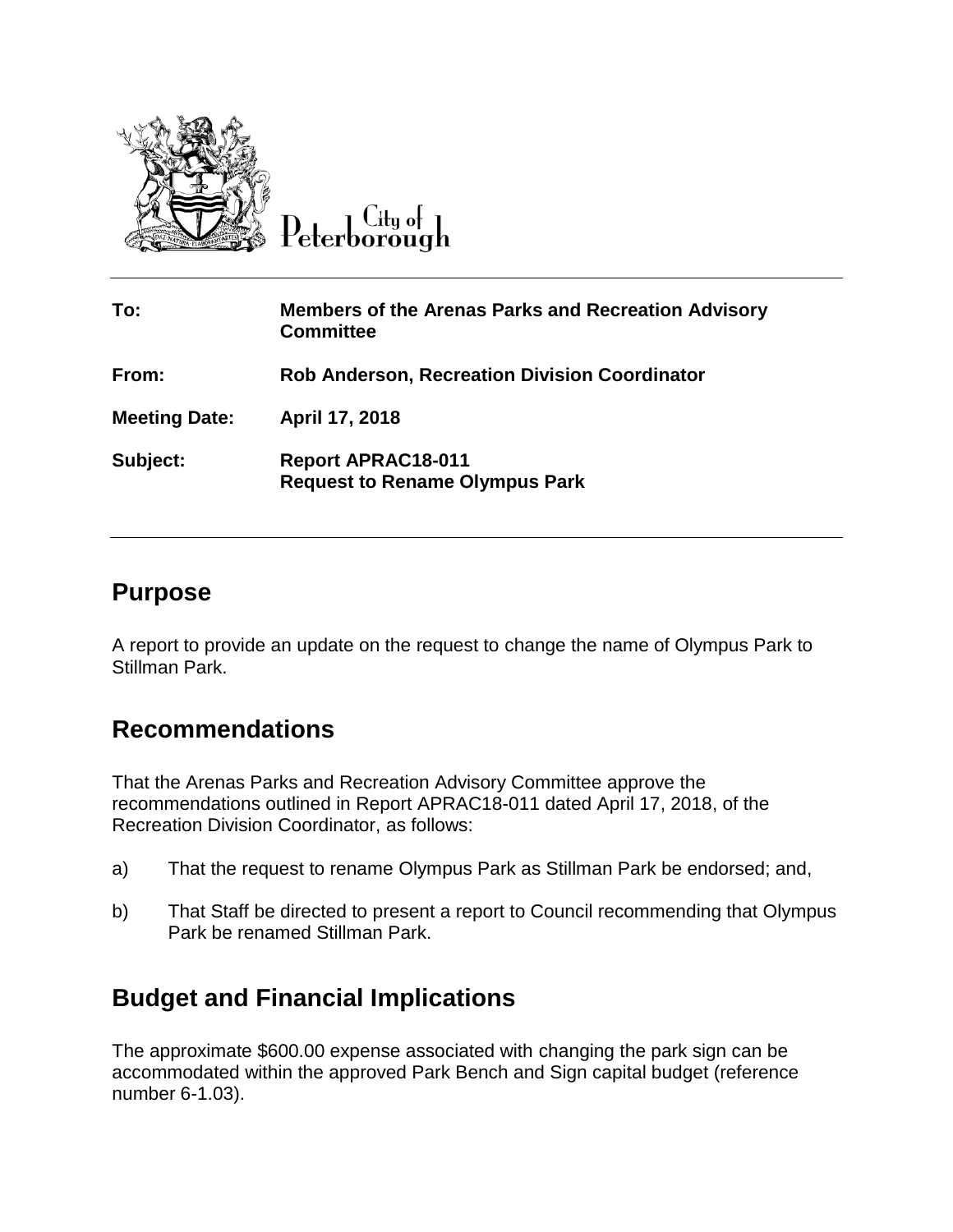# **Background**

### **The Request**

On March 21, 2017, Mr. Steve Terry submitted a letter to City Hall requesting that consideration be given to renaming Olympus Park as "Stillman Park", in honour of former National League Hockey Player, Cory Stillman. Olympus Park is a neighbourhood park located in the City's Northcrest Ward, bordered by Royal Drive and Olympus Avenue. An aerial map showing the park's location is attached as Appendix "A". Mr. Terry informed City Staff that he contacted the Stillman family prior to approaching the City, to obtain their support and permission to proceed with the proposed name change.

#### **Rationale for the Name Change**

On April 25, 2017 Mr. Terry made a presentation to the Arenas Parks and Recreation Advisory Committee (APRAC), providing a rationale for the suggested renaming of the park, as follows:

The Stillman family home, where Mr. Stillman was raised is located on Olympus Avenue. For many years throughout the 1970's, the Stillman family built and maintained the skating rink in Olympus Park, for the entire neighbourhood to enjoy. It is within this park that Mr. Stillman would learn the basic skating and hockey skills that would eventually lead to a successful Ontario Hockey League career (1990 – 1993) with the Windsor Spitfires, and the Peterborough Petes. He went on to enjoy an NHL career, ending with the 2010-2011 season, during which time he was part of two Stanley Cup Championship teams. Mr. Stillman's success brought recognition to Peterborough, as his hometown.

Following his NHL career, Mr. Stillman returned to Peterborough where he continues to be supportive of youth sports. He is often seen giving his time to local youth aspiring to follow in his footsteps.

APRAC directed Staff to investigate the possibility of the request and report back to APRAC at a future meeting. Given other 2017 priorities, Staff was not able to take any action on this matter until early in 2018.

#### **Authority to Support the Proposed Name Change**

There is no significance to the current name of Olympus Park. The name Olympus was assigned to this park due to its proximity to Olympus Avenue.

Part B Section 6.1 of the City's Naming Policy states that Parks should be named to recognize individuals or organizations that have made a significant contribution to the public life and well-being of the City of Peterborough, the Province or the Country, or to recognize significant local geographical or historical features/events.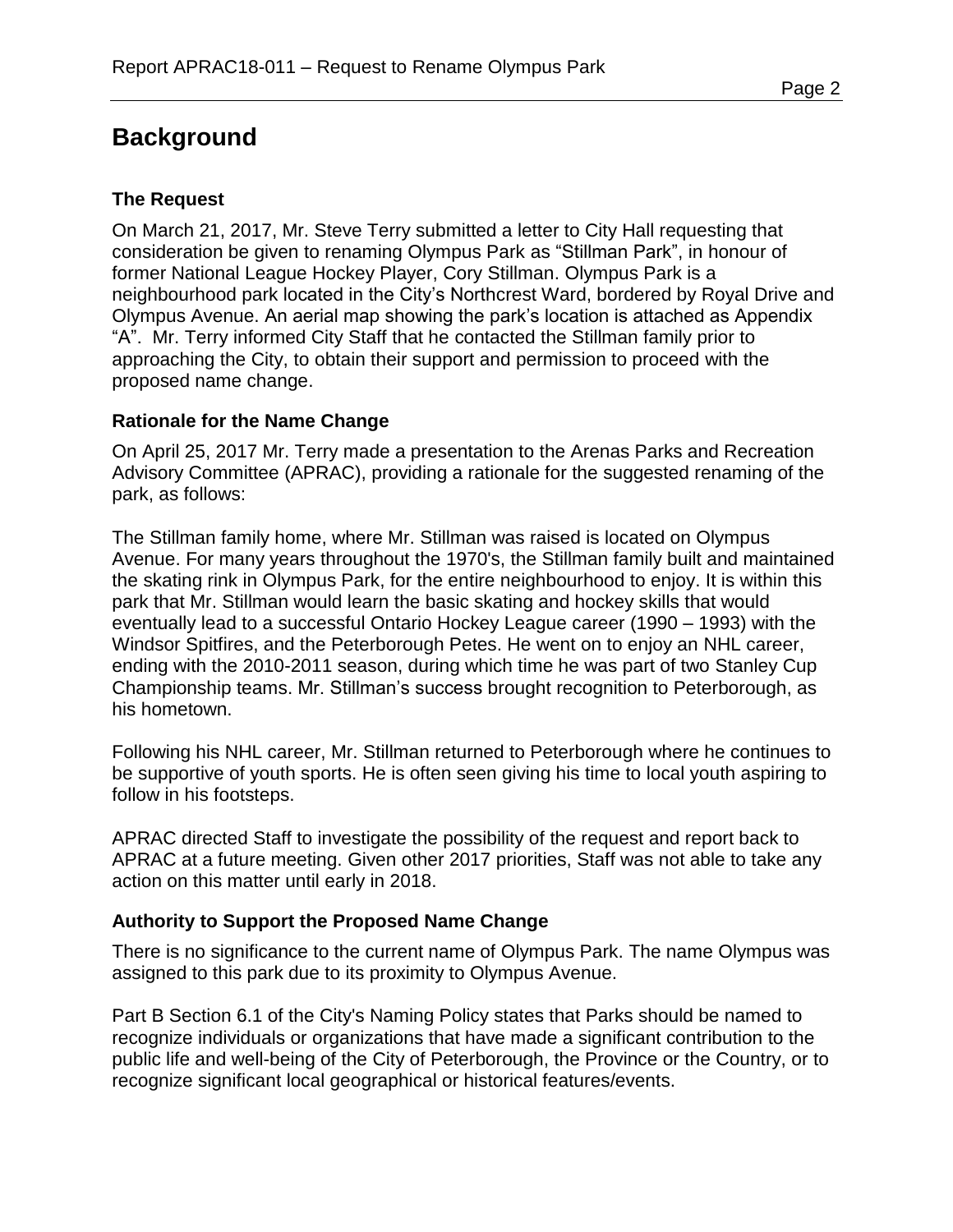Section 6.2 defines the criteria for which names will be chosen, which states under subsection (c) that Peterborough citizens who have received Peter Robinson Awards, Pathway of Fame, or Sports Hall of Fame recognition shall automatically be considered.

Mr. Stillman was inducted into the Peterborough and District Sports Hall of Fame in 2014. Therefore, he is eligible to be considered.

#### **Neighbourhood Input**

In considering the proposal to rename the park, City Staff sought input from the residents surrounding Olympus Park, to determine the level of neighbourhood support for the proposed name change. On March 9, 2018, a total of 111 notices were hand delivered to residences within 120 metres of the park. The notice provided the background on the proposed name change and invited feedback, with a response deadline of March 23, 2018.

There were 15 responses received. Thirteen of the respondents were highly supportive of the proposed name change. One of the respondents was completely opposed, and one provided comments for consideration but, didn't have any preference as to what the park is named.

Comments in opposition are as follows:

- Mr. Stillman hasn't lived near the park for many years;
- $\bullet$  He hasn't contributed to anything in the park;
- It may create controversy among other notable athletes or talented people, or friends of, in various parts of town that have made Peterborough great, and at one time lived near a park or street, etc;
- Us older people would assume Olympus Park is on Olympus Avenue;
- The fact Mr. Stillman's family maintained the park over 40 years ago is irrelevant;
- While Mr. Stillman deserves his success as a professional hockey player and am glad he volunteers his time to be supportive of youth sports, I don't believe this is a significant contribution to public life or the wellbeing of the City of Peterborough;
- There is much more to this community than the sport of hockey and its players. Hockey is already more than adequately recognized in this community.

Staff interpret that those who did not respond as being unconcerned about the park's name.

Staff supports the proposed name change and are seeking input and endorsement from APRAC. If endorsed by APRAC, Staff will seek approval from Council.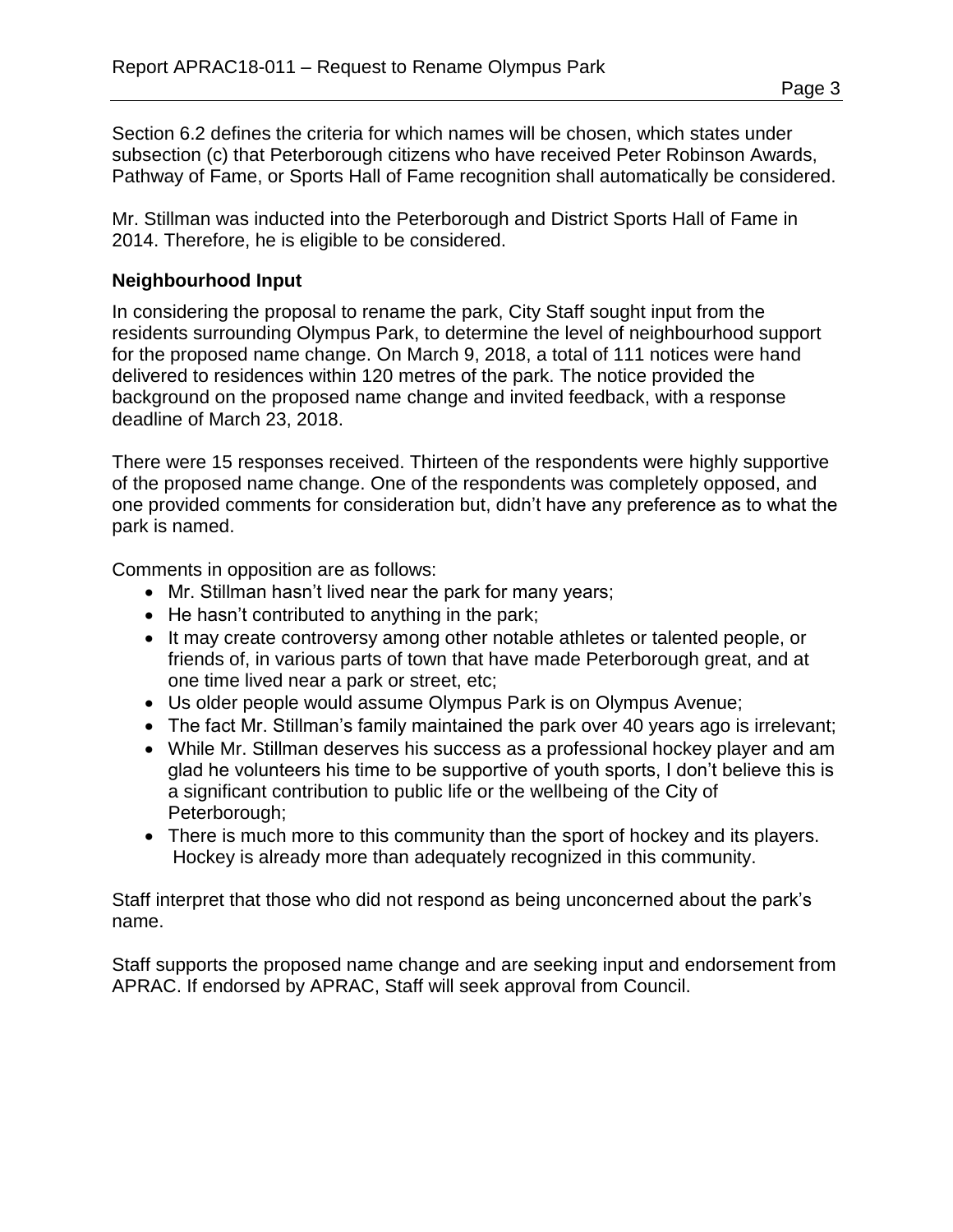### **Summary**

The City has received a request to rename Olympus Park to Stillman Park in honour of former National League Hockey Player, Cory Stillman. Mr. Stillman meets the criteria in the City's Naming Policy for persons whose names will be automatically considered. There is no significance to the current name of Olympus Park. The 111 residences within 120 metres of the park have been consulted with via a hand delivered notice, with opportunity to provide input. Of the 15 responses received, only two provided comments in opposition to the proposed name change. Staff recommends that APRAC endorse the proposed name change.

Submitted by,

Rob Anderson Recreation Division Coordinator

Contact Name: Rob Anderson Phone: 705-742-7777 Ext. 1833 Toll Free: 1-855-738-3755 Fax: 705-748-8824 E-Mail: [randerson@peterborough.ca](mailto:randerson@peterborough.ca)

#### **Attachments:**

Appendix A – Aerial Map of Olympus Park